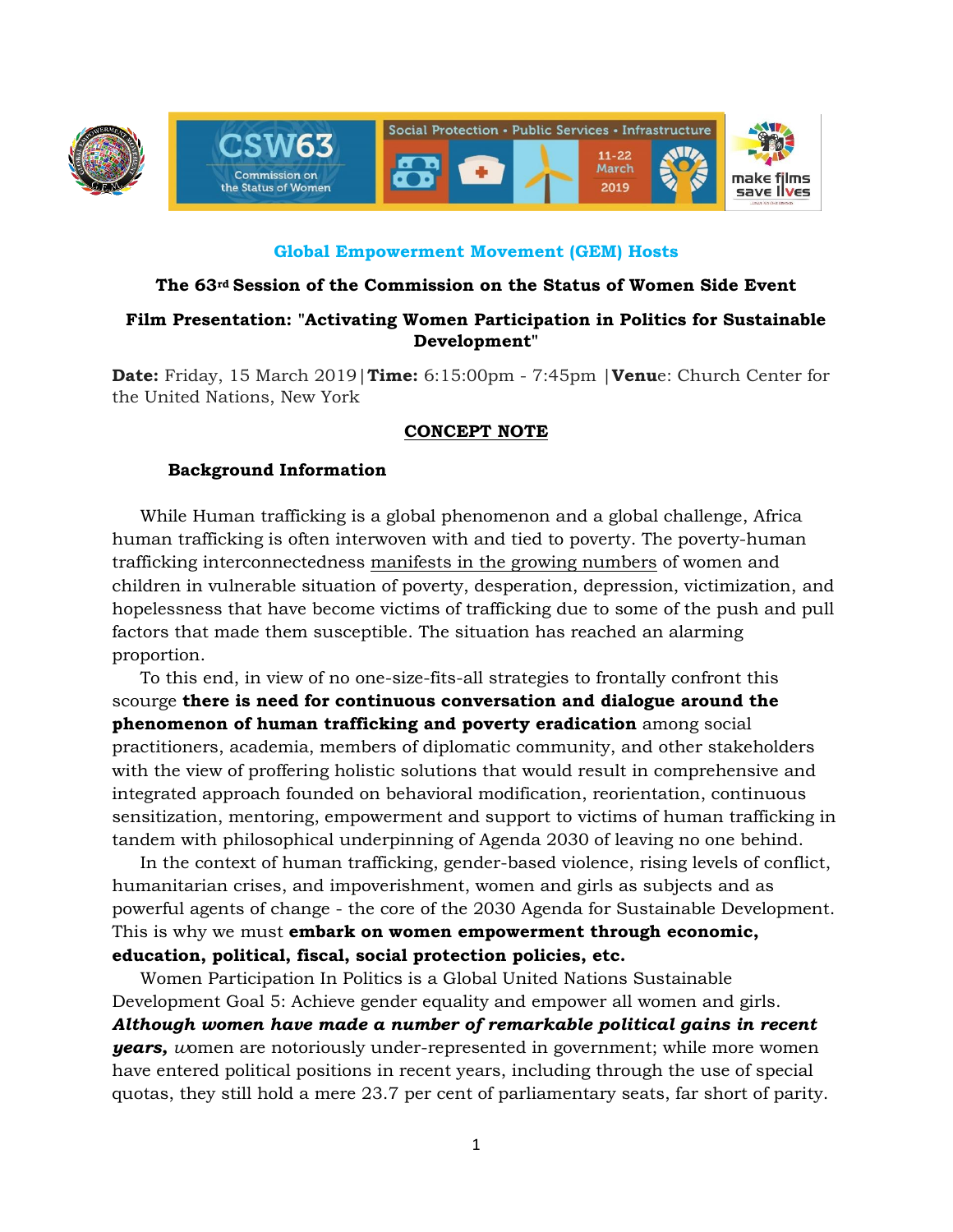The situation is not much better in the private sector, where women globally occupy less than a third of senior and middle management positions (Adapted from UN Economic and Social Council (2017). Progress towards the Sustainable Development Goals: Report of the Secretary-General (E/2017/66).

It does not make sense to see the surge of crimes against women as these historical *achievements.* Quite often, human trafficking involves some form of forced, coerced, sexual or labor exploitation, including the quest for greener pastures. Many have been deceived or coerced, while a significant number of African women willingly acquiesced into being trafficked or transported in order to seek supposedly "better life" abroad. *Women stay in hostile environments longer because of not knowing where to go for help.* 

*There is an urgent need to continue to empower women politically, economically, educationally, etc.* Consequently, Global Empowerment Movement (GEM) organization, which is granted Special Consultative Status by the United Nations Economic for Social Council (ECOSOC) embarks on series of Global Education and Economic Empowerment Programs in USA and in Africa. Global Empowerment Movement Corporation is committed to working with poor and disadvantaged people, especially women and children building critical lifesaving skills and inspiring them to greater heights, thereby helping to restore poor and disadvantaged families, communities unto the path of sustainable development. *GEM uses educational books and awareness film/entertainment that leverage the art and literature to acts to empower women and girls across all its programs and advocacy as well as* to bring attention to the struggles and challenges faced by women.

*Women's equality and empowerment is one of the 17 Sustainable Development Goals, it integral to all dimensions of inclusive and sustainable development. All the Sustainable Development Goals (SDGs) depend on the achievement of Goal 5 which includes,*

- *Ensure women's full and effective participation and equal opportunities for leadership at all levels of decision-making in political, economic and public life.*
- *Promotion of gender equality and the empowerment of all women and girls at all levels because with stepped up action on gender equality, every part of the world can make progress towards sustainable development by 2030, leaving no one behind.*

**On March 15, 2019,** in line with the theme of 63rd Session of the Commission on the



Status of Women - CSW63, Women's empowerment and the link to sustainable development Global Empowerment Movement Corporation (GEM USA) will host a side event in to present a women empowerment. Nollywood **film called: "Empowered"**  *Blessings of Africa* **to discuss the theme: "Activating Women Participation in Politics for Sustainable Development" with the aim to highlighting the power of an empowered woman**.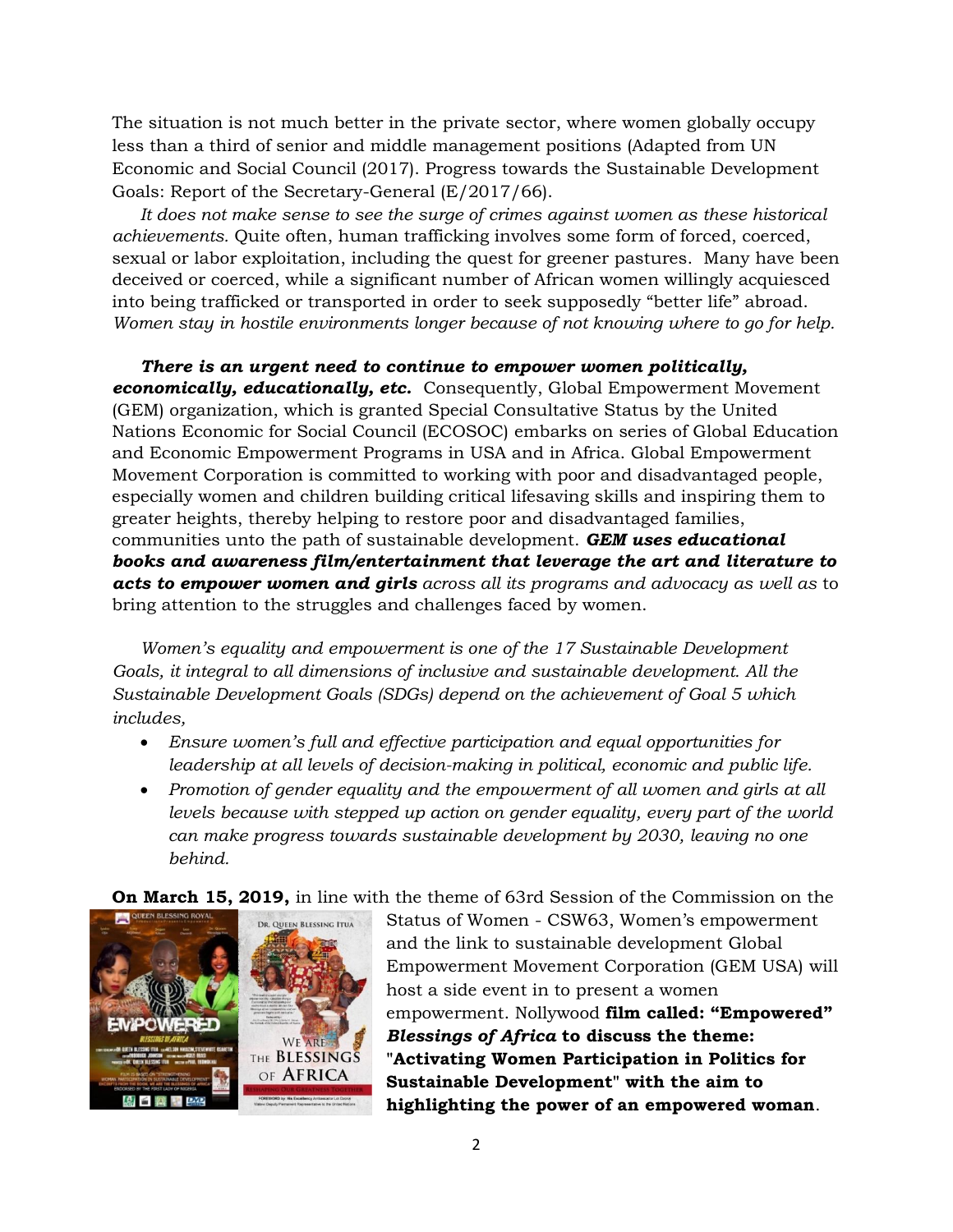#### **2. Purpose of "Empowered"** *Blessings of Africa* **Film and the Book:**

The "Empowered," *Blessings of Africa* film is based on following excepts from book, "We Are the Blessings of Africa," endorsed by the first lady of Nigeria.

*"Women economic empowerment is a prerequisite for sustainable community development. Empower a woman, and the issues of Human sex trafficking, domestic violence, abuse, impoverishment, and abandonment will be tackled with ease. Empower a woman, you empower the family, Community, City, Country, and Continent." -* Quotes from the empowerment book – "We Are the Blessings of Africa, Reshaping Our Greatness Together." **The book and film** *are* **produced by Dr. Queen Blessing Itua**, Global Empowerment Movement Founder/Executive President and Award-Winning Author*.*

**"Empowered"** *Blessings of Africa* **highlights real issues** affecting the lives of women across Africa and many communities. It exposes the challenge the social, cultural, and political norms that limit the potential and contribution of women as well as the factors that limit their potential for independence, leadership and meaningful contribution. It also addresses injustice arising from the perception of the subjugations against women inequality and transformation and it bravely serves up the cultural and societal norms that oppress and limit African women and their participation in politics.

The "Empowered" film highlights the *Importance of Women Participation In Politics. W*omen and mothers alike must be "**empowered**" to rise to leadership in curbing the unrealistic and unhealthy taste that causes our motherland a waste of natural resources**.** *When women are fully involved, only then can we make good progress, and only then can we truly prevent or even eradicate human trafficking and poverty.*

The "Empowered," *Blessings of Africa* film highlights the power of art for social commentary while showcasing the struggles of women, particularly those in Nigeria, to overcome pervasive barriers to full equality, dignity and well-being. The film will empower women to break the culture of silence, challenge the status quo, move beyond barriers, and create solutions by stepping into leadership position as well as gives a voice to African women living on the Continent and in the Diaspora, as the world gains insight into African gender inequality that leaves African Countries dealing with issues like Godfatherism, embezzlement of public funds, poor infrastructural development, poverty and impoverishment, bad roads and poor educational system, abandoned already mobilized contracts and you can go on and on and every real man and woman must desire a better change or all.

The *Empowered* film brings to the fore the value of women in leadership, and women participation in politics. Women empowerment is the link to preventing human trafficking and eradicating poverty for sustainable development.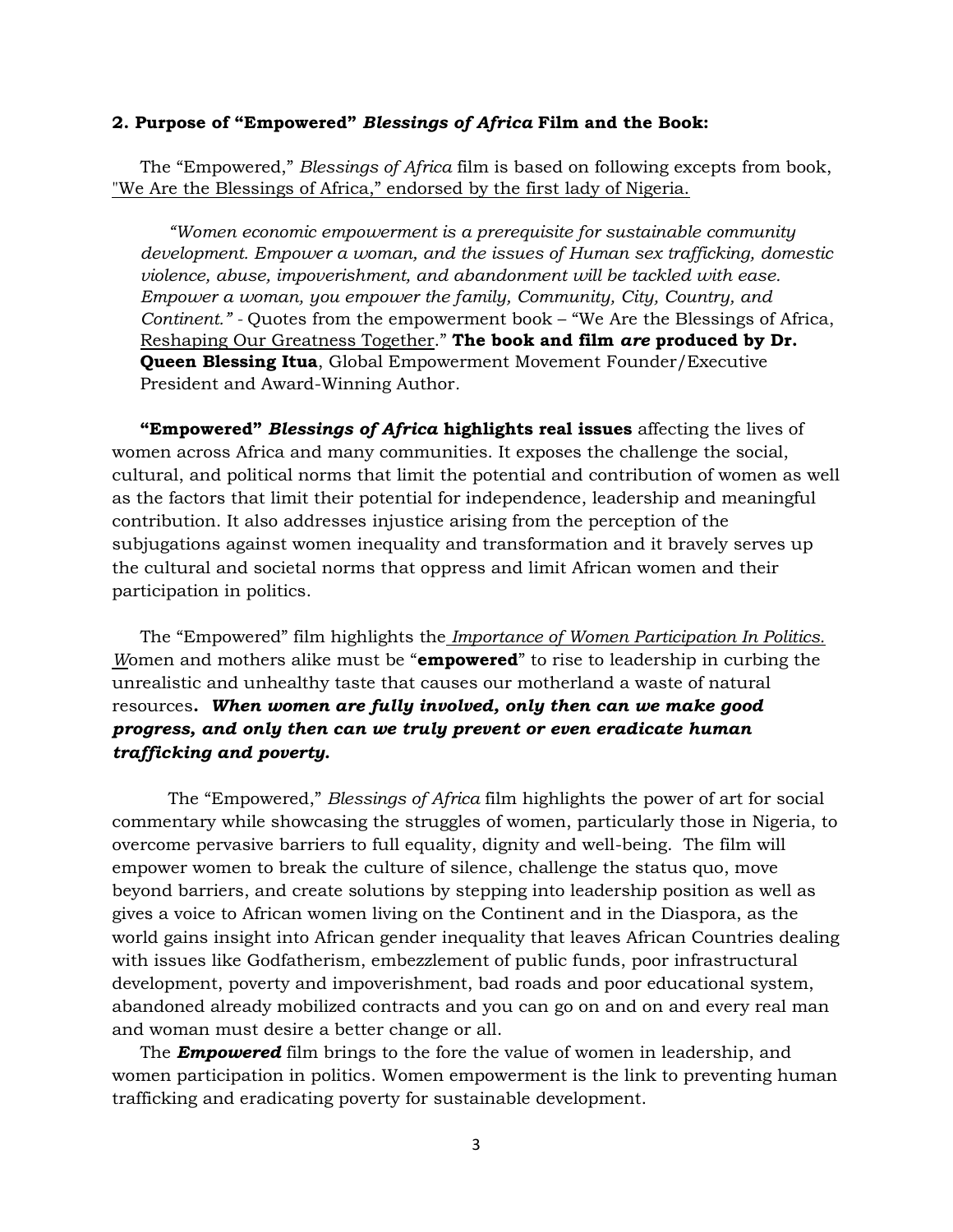*Empowered* **is an educational-empowerment tool** that shows the critical urgency on women empowerment and women participation in politics and leadership positions as the link to correcting poverty, negative impact of human trafficking, and forced labor on the social and economic life development of women, especially in rural communities. "Empowered" is purposed to *Activate Women Participation in Politics for Sustainable Socio-Economic Development* as well as sensitize women, especially the rural women to leadership roles.

# **3. Objectives of the CSW63 Side Event Empowered Film Presentation and Discussion**

In accordance with the United Nations General Assembly resolution on women's political participation (A/RES/66/130), this movie will promote the importance of women leadership and political participation.

- *Removal of all barriers that directly or indirectly discriminate against the participation of women, to develop their capacity to analyze issues from a gender perspective, and to adopt policies, as appropriate, to promote the ability of women to participate fully at all levels of decision-making within those political parties;*
- *Investigation of allegations of violence, assault or harassment of women elected officials and candidates for political office, create an environment of zero tolerance for such offences and, to ensure accountability, take all appropriate steps to prosecute those responsible;*

Adapted from UN Women. 'In Brief: Women's Leadership and Political Participation.'

Overall, the side event will emphasize the strategies for women in leadership empowerment as the solutions for the eradication of Poverty, Human Trafficking, Gender-Based Violence, Victimization of Women, and Sustainable Community Development.

**The key objectives of the side event film presentation and discussion: The**  side event will emphasize the strategies for *women in leadership empowerment as a means to greater impact and the solutions for the eradication of Human Trafficking, Gender-Based Violence, Victimization of Women, and Sustainable Community Development.* In addition, the side event will call on women to step into leadership position as it explores ways, we can strengthen women empowerment through economic, education, political policies as the prerequisite for poverty and human trafficking eradication and the achievement of all the Sustainable Development Goals (SDGs).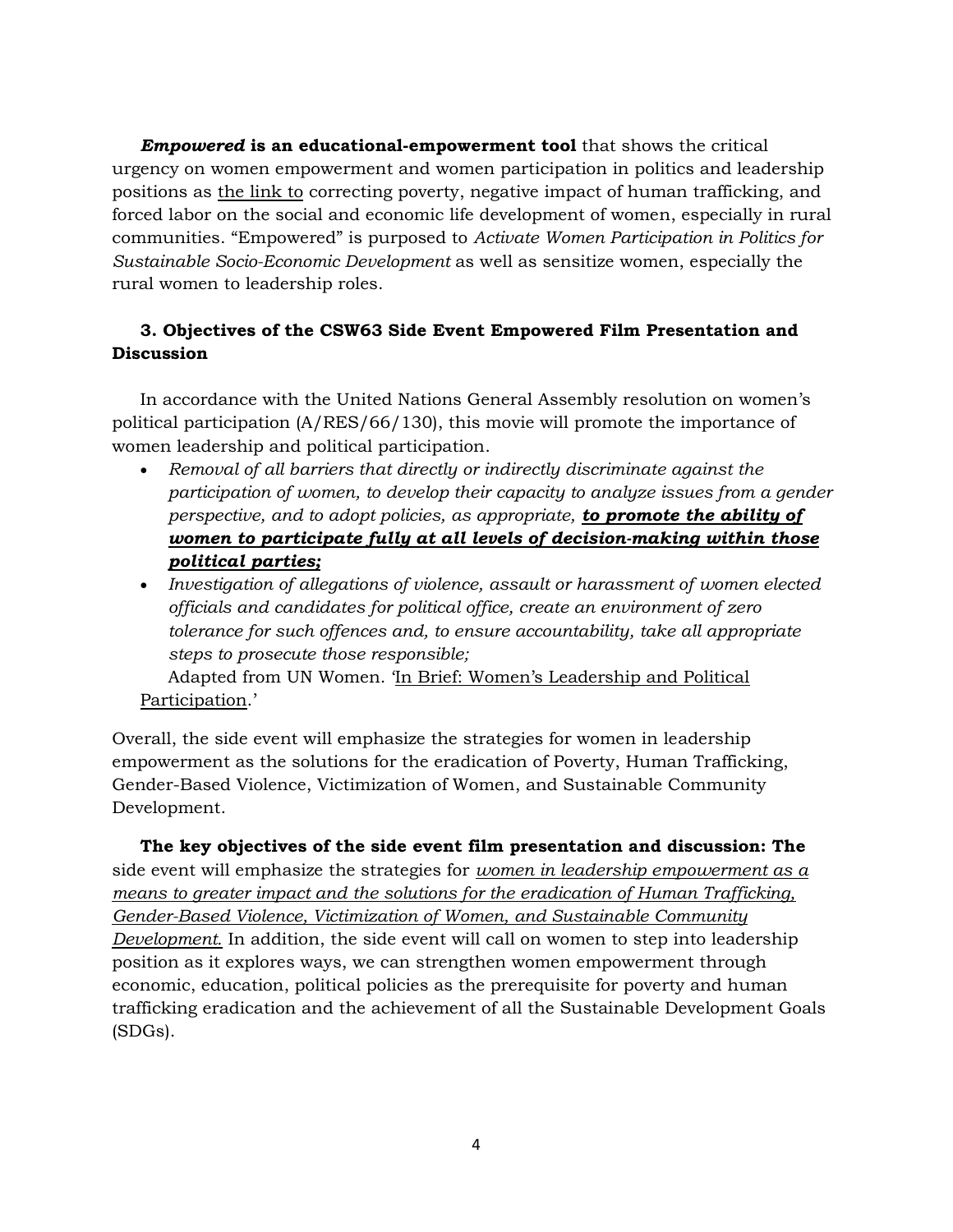**4. The Special Guest of Honor/Chair of the Side Event is the First Lady of Nigeria, Her Excellency Dr. (Mrs.) Aisha Buhari, r**epresented by DR. HAJO SANNI – OON, PHD, Senior Special Assistant to the Wife of the President of Nigeria.

### **Speakers**

- **Ambassador Fatima K. Mohammed**  Permanent Observer Mission of the African Union to the United Nations
- **Representative Karen Bennett** Chair, Black Caucus, Georgia State Legislature
- **HRH Princess Angelique Monét** Founder of Nothing on Television TV
- **Mr. Jimmy Chue** Asian American Chairman for Republican Party

## **5. Guiding Questions**

- *1.* What measures can we put in place to build capacity and socioeconomic empowerment, position women with the confidence to step into leadership position *and provide women with education, contacts and resources needed to become effective leaders? (Amb. Mohammed)*
- 2. How can we overcome the challenges and barriers surrounding the political participation of women as well as ensure no violence against women running for office and campaign of free electoral violence? *(Rep. Karen Bennet)*
- **3.** Using Arts and Literature, how can we generate interests and provide support for various endeavors aimed at women-youth empowerment, combating poverty, and curbing human trafficking? *(HRH Princess Angelique Monét)*
- **4.** How can we ensure legislative and constitutional reforms to ensure women's fair access to political spheres— as voters, candidates, elected officials and civil service members as well as ensure that policy makers draft a new constitution and develop voting guidelines that guarantee seats for women candidates? *(Mr. Jimmy Chue)*

# **6. Recognizing Women Leaders Leading by Example**

Due to the current more than ordinary attention being given to addressing the phenomenon of human trafficking, women empowerment, and poverty eradication globally and women in leadership empowerment, **it is important to begin to recognize the efforts of individuals** who have stepped into politics and leadership positions and are using their platforms to empower other women and making a difference in the community. Amongst these are **Her Excellency Dr. (Mrs.) Olufunso**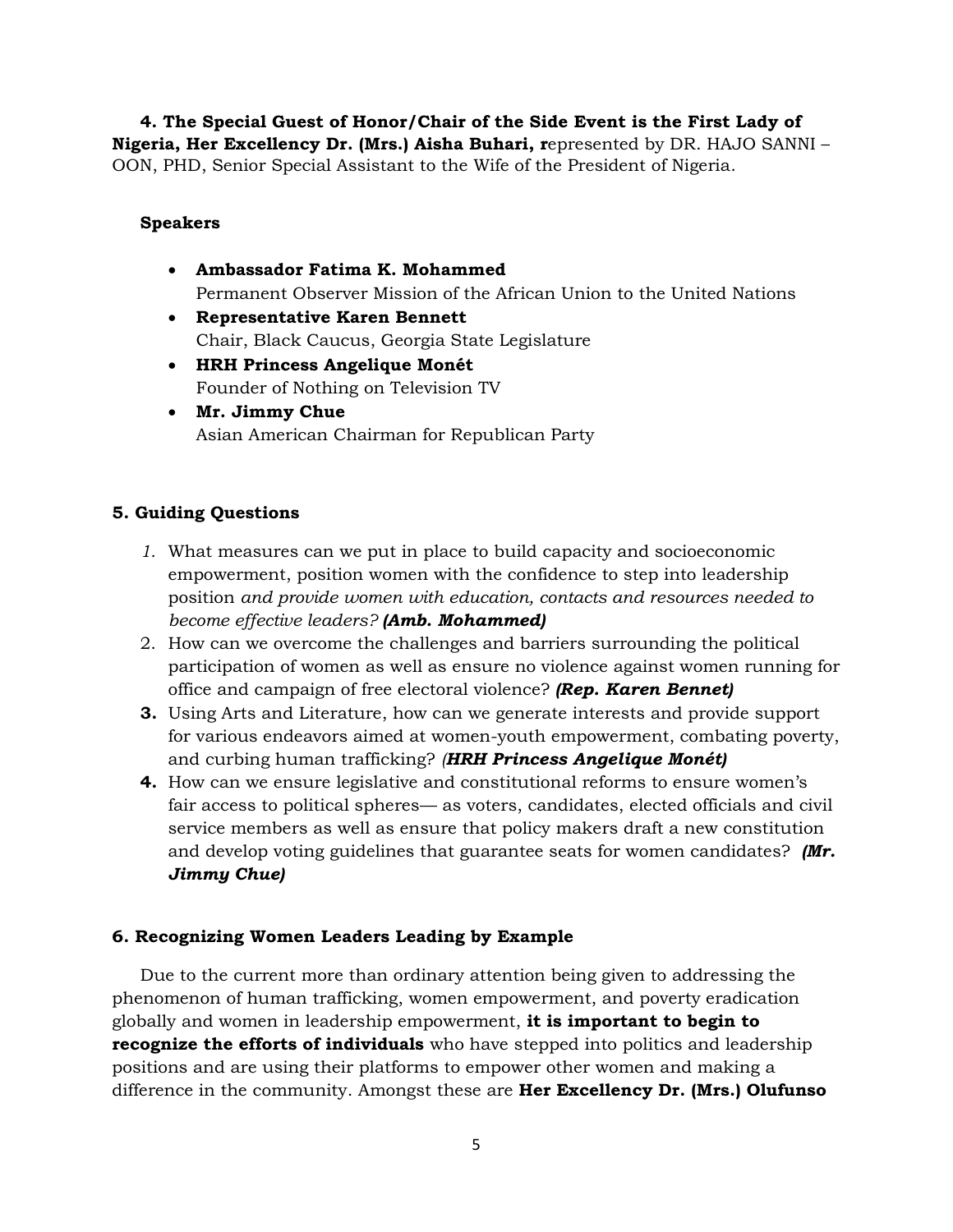**Amosun, the wife of the Ogun State Governor, Federal Republic of Nigeria,** who will be honored with the **Global Impact Award for Excellence in Service** and for using her platform as a woman in political leadership to campaign for women, young girls and children support, assist, integrate and provide hope to numerous victims of some of the societal ills**.** Mrs. Amosun through her pet project "UPLIFT Development Foundation," has dedicated her service towards environmental and socio-economic empowerment of women, children, and the youth in Ogun State Nigeria. In addition, Mrs. Amosun complimented government various initiatives by teaming up with relevant stakeholders in Ogun State and beyond to address some feminine challenges in the country.

Also being honored are **Ms. Lucia Kiaser,** a two-time Emmy Award-Winning Producer/Humanitarian **with a Global Empowerment Award for Excellence in Service** for her outstanding lifetime contributions to humanitarian causes and her pioneering role model to women empowerment as well as **Ambassador Fatima Kyari Mohammed,** the Permanent Observer of the Africa Union to the United Nations honored for work with displaced, vulnerable communities from Northeast Nigeria particularly women and children and youth empowerment as the Founder of the LikeMinds Project, a non-profit, non-partisan Organization.

The Global Empowerment Movement **Past Awardee is the First Lady of Nigeria, Her Excellency Dr. (Mrs.) Aisha Buhari,** Recipient of the Most Distinguished Global Award for Excellence in Women Empowerment and Gender Development.

#### 7. **Format: Film Presentation, Interactive Discussion, Speakers, Award**

In segment one – Opening Remarks, Book/Movie Presentation, and Contest-Setting: The Moderator will introduce the Event Chair for opening remarks, and the GEM Executive President, the host of the 63rd Session of the Commission on the Status of Women Side Event to present the book on which the Movie is based on excerpts: We are the Blessings of Africa, Reshaping Our Greatness Together" for context-setting In Segment Two – Film Presentation and Discussion: The Moderator will invite the film presentation and a follow up film review by the Producer.

In Segment Three –Panel Discussion/Interactive Session: The Panelists are expected to structure their presentations around the concept note and the theme: "*Activating Women Participation In Politics as a means to Greater Impact - Eradicating Human Trafficking, Poverty, and Sustainable Development."* Following the Panelist Discussion, the Moderator will open the floor for interactive dialogue and invite questions directly related to the presentations.

In Segment Four – Award & Keynote: The Speakers are expected to structure their presentations around the theme: *"Activating Women Participation in Politics for Sustainable Development"* and make recommendations from experience and work as a woman in leadership position.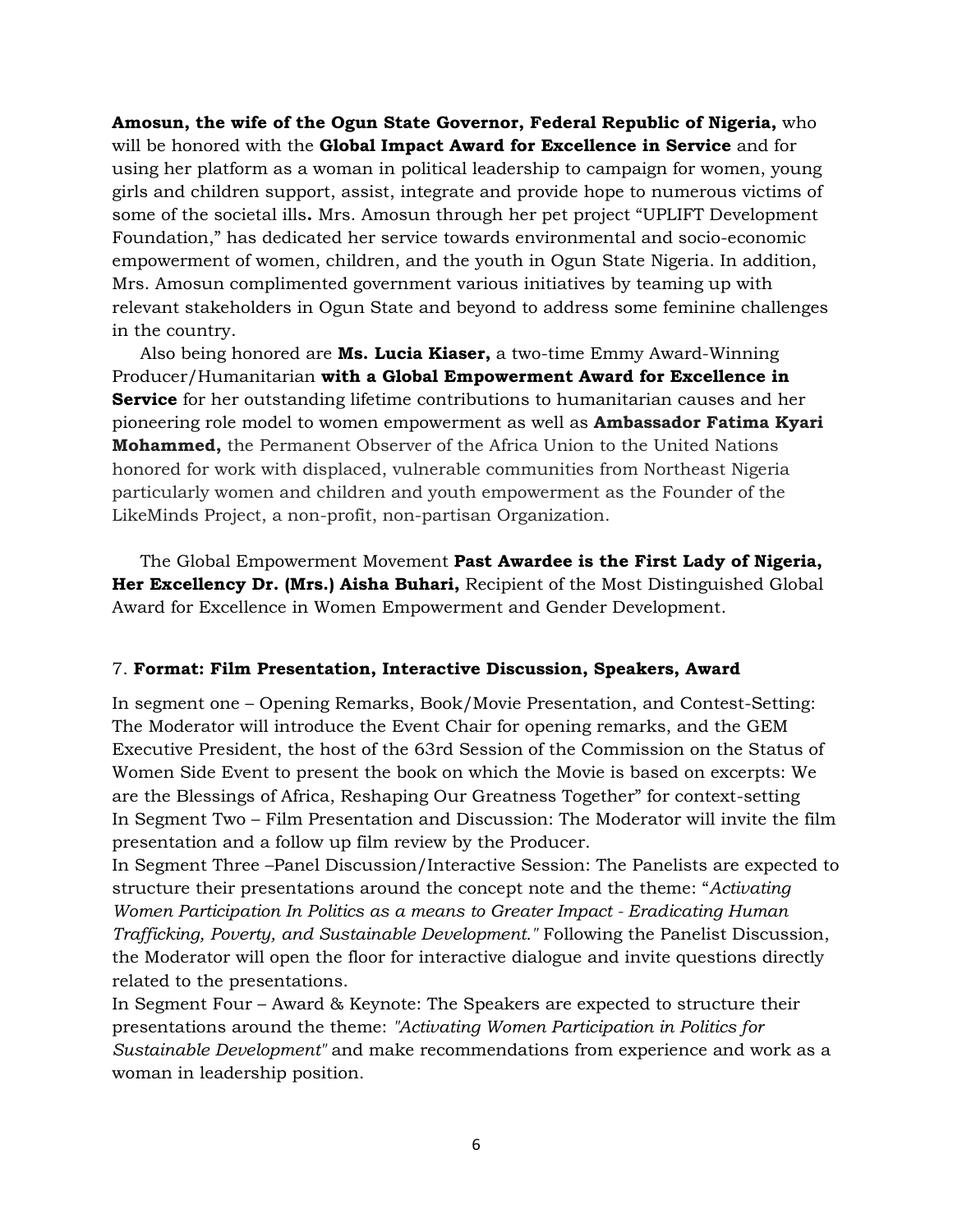### **8. Time: 6:15pm – 7:45pm; Total Duration: 1 hour 30 minutes**

The time allocation for the discussion is as follows:

| <b>Speaker</b>                                                                                                                                                                                                                                                                                                                                                                                                                                                              | <b>Suggested Speaking Time</b> |
|-----------------------------------------------------------------------------------------------------------------------------------------------------------------------------------------------------------------------------------------------------------------------------------------------------------------------------------------------------------------------------------------------------------------------------------------------------------------------------|--------------------------------|
| <b>Introduction/Opening Remarks/Context-Setting</b>                                                                                                                                                                                                                                                                                                                                                                                                                         | 13 minutes                     |
| Moderator: Introduction $\omega$ 5 minutes<br>Event Chair Remarks – Opening Remarks/Women In<br>Leadership $\omega$ 5 minutes<br>GEM Executive President: Welcome Remarks/Book-Movie<br>Presentation/ Context-Setting $\omega$ 3 minutes                                                                                                                                                                                                                                    |                                |
| Film Presentation $@15$ minutes /Film Review by the Producer                                                                                                                                                                                                                                                                                                                                                                                                                | 18 minutes                     |
| Interactive Panel Discussion: Women In Politics/Leadership<br>4 Panelists $@$ 5 minutes each. Open dialogue/interactive discussion<br>with questions and comments from the audience (10 minutes) and<br>Panelists Closing Remarks (1minute/each)                                                                                                                                                                                                                            | 34 minutes                     |
| <b>Award/Keynote Speech/Closing Remarks</b><br><b>Introduce Awardee</b> (Amb. Mohammed) (1 minute)<br>Acceptance Speech Remarks: Call to Action (3 minutes)<br><b>Introduce Speaker/Award</b> (Ms. Lucia) (2 minutes):<br>Speech: (Women Lead Humanitarian Service) (5 minutes)<br>Introduce Keynote Speaker/Award (First Lady) (2mins)<br>Keynote Speech: Women In Politics Impact On Sustainable<br>Dev. (10 minutes)<br>Closing remarks By Host/Facilitator $@$ 2minutes | 25 minutes                     |

# **Chair: Opening Remarks H.E. DR. (MRS) AISHA BUHARI First Lady of Nigeria**

Represented by DR. HAJO SANNI – OON, PHD Senior Special Assistant to the Wife of the President of Nigeria

# **Facilitator/Film Presentation DR. QUEEN BLESSING ITUA**

*Recipient of the President Obama Lifetime Achievement Award* UN Representative/Facilitator/President, Global Empowerment Movement Producer of "Empowered," Blessings of Africa Author, "We Are the Blessings of Africa, Reshaping Our Greatness Together"

# **Moderator JOANA VARGAS**

Co-Founder, 9 Gems Hospitality